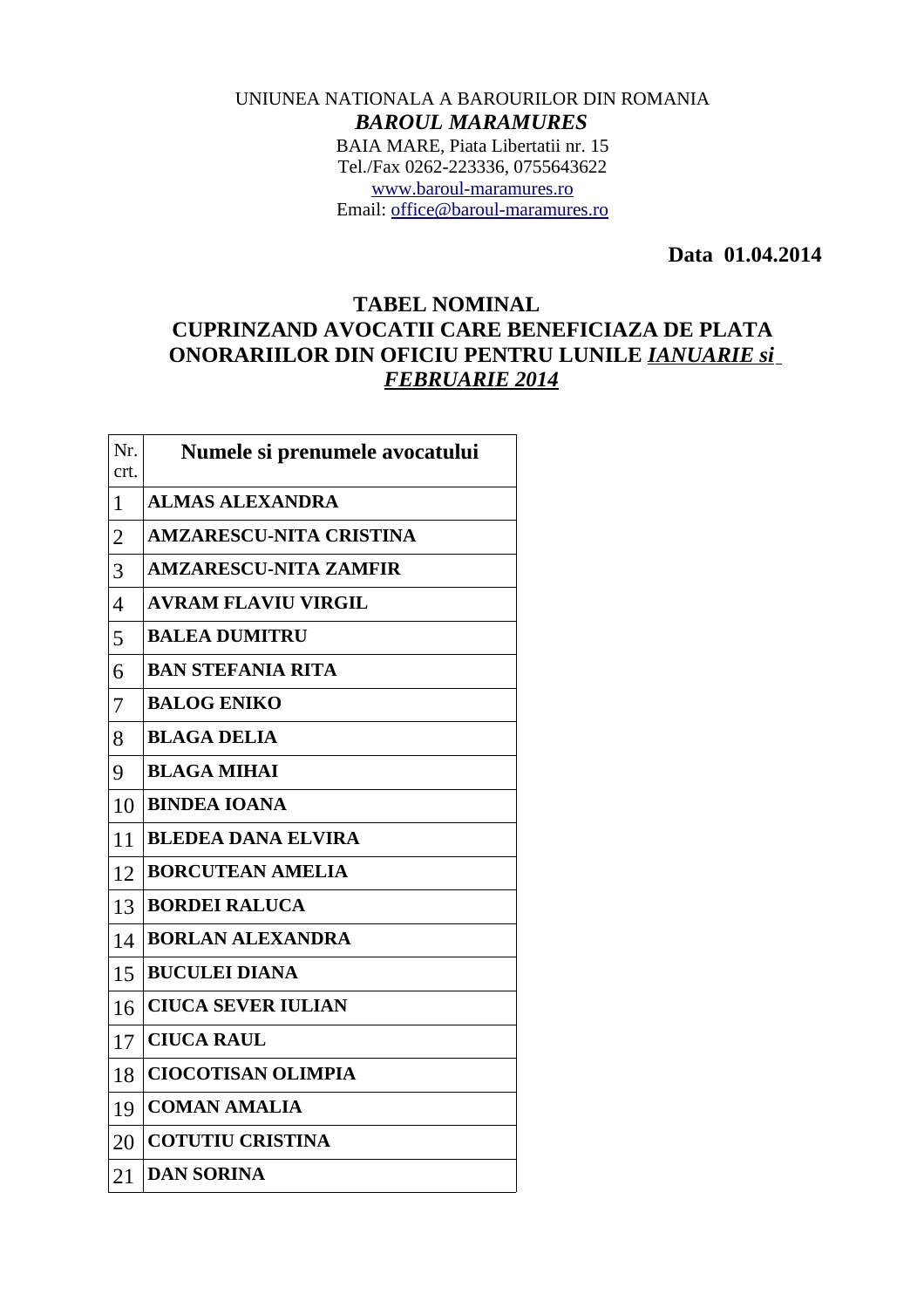| 22 | <b>DEAC MARIA RALUCA</b>        |
|----|---------------------------------|
| 23 | <b>DOMSA ANGELICA</b>           |
| 24 | <b>DENES MARIA ANASTASIA</b>    |
| 25 | <b>FARCAS CLAUDIA</b>           |
| 26 | <b>GALEA-SZEREMI GABRIEL</b>    |
| 27 | <b>GIURGIU ADRIAN</b>           |
| 28 | <b>GIURGIU LIANA</b>            |
| 29 | <b>GORON ANAMARIA</b>           |
| 30 | <b>HORGOS RAZVAN</b>            |
| 31 | <b>HOTEA NELICA</b>             |
| 32 | <b>IACOB DIANA</b>              |
| 33 | <b>IANCULUI FLORIN</b>          |
| 34 | <b>ILUTI ALINA</b>              |
| 35 | <b>INDRE TIMEA</b>              |
| 36 | <b>LEONTE CORNELIA</b>          |
| 37 | <b>LIBOTEAN IONELA</b>          |
| 38 | <b>LUPSE MARINELA</b>           |
| 39 | <b>MARIS ALEXANDRA</b>          |
| 40 | <b>MAROZSAN RALUCA</b>          |
| 41 | <b>MESAROS TOMOIAGA ANDREEA</b> |
| 42 | <b>MIC SINZIANA-LUIZA</b>       |
| 43 | <b>MIHALCA DELIA</b>            |
| 44 | <b>MIHALI ANISOARA</b>          |
| 45 | <b>MOLDOVAN RODICA</b>          |
| 46 | <b>MOTOC ANDRADA</b>            |
| 47 | <b>NASUI RODICA</b>             |
| 48 | <b>NEGULESCU SIMINA</b>         |
| 49 | <b>ONA DANA</b>                 |
| 50 | <b>OLAR IULIA</b>               |
| 51 | <b>ONITA IVASCU ADRIAN</b>      |
| 52 | <b>PETROVAI GABRIEL</b>         |
| 53 | <b>POP PETRE</b>                |
| 54 | <b>POPAN CATALIN</b>            |